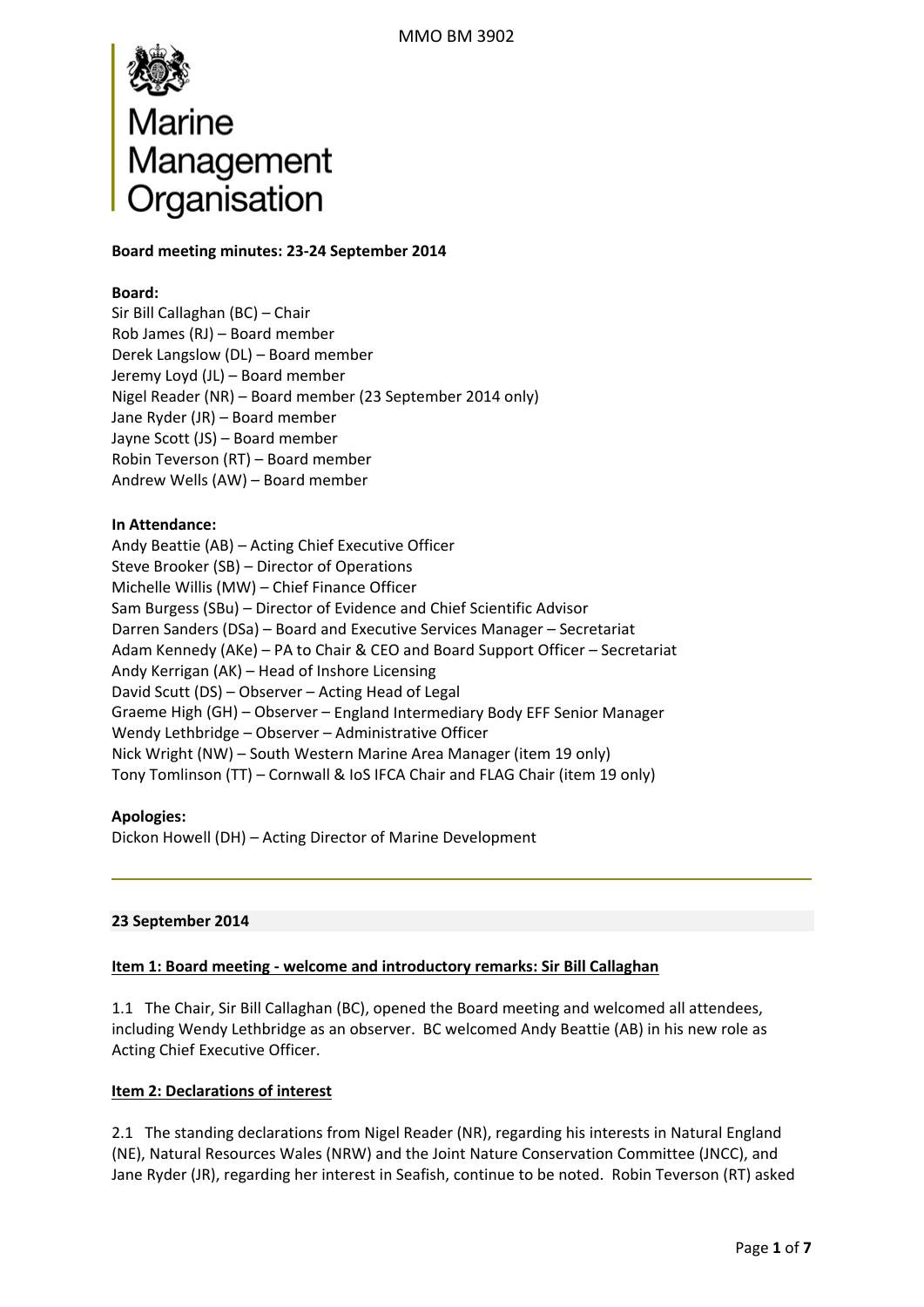the Board to note his interest as Chair of the Select Committee on Arctic Fisheries. It was agreed that this represented no conflict of interest.

# **Item 3: Minutes of 24 June Board meeting and actions update**

3.1 BC invited attendees to raise any points of accuracy in respect of the 24 June 2014 meeting minutes. The minutes were confirmed as an accurate record of discussions. The actions update paper was noted by the Board and agreed without correction.

# **Item 4: Minutes of 10 June 2014 closed session**

# **Item 5: Update on CEO Recruitment**

4.1 Items 4 and 5 were considered in closed session. Andy Beattie (AB), Michelle Willis (MW), Steve Brooker (SB), Andy Kerrigan (AK), Graeme High (GH), David Scutt (DS) and Adam Kennedy (AKe) left the meeting for the duration of these discussions. Closed session discussions are captured under separate cover ‐ please refer to MMO BM 3904 ‐ Closed Session Minutes

### **Item 6: Audit and Risk Assurance Committee**

5.1 BC invited Nigel Reader (NR) to present his updates from recent Audit and Risk Assurance Committee (ARAC) meetings.

# **Note of 4 July 2014 meeting**

5.2 NR informed the Board that the end year governance around the Annual Report and Accounts for 2013/14 had been the primary focus of this meeting. In addition, NR described a lessons learned exercise that is reviewing a matter reported to the ARAC in‐year and confirmed his intention to provide BC with a draft copy of the report, before presenting to the ARAC in December 2014 for detailed consideration. NR commended the courage demonstrated by the Executive Team in identifying and addressing the difficult issues arising from this matter.

### 5.3 *Minute withheld*

### **Note of 11 September 2014 meeting**

5.4 NR advised the Board that the ARAC welcomed KPMG as the MMO's internal auditors from 2014/15 at their 11 September 2014 meeting, adding that members were confident of a high quality of service.

5.5 NR detailed the work that the Executive Team had undertaken in partnership with PricewaterhouseCoopers (PwC) to develop the MMO's Scheme of Delegations and an MMO Assurance Map, confirming the expectation that these items will be presented to the Board for endorsement in the near future.

5.6 NR advised the Board of proposals for join up between the ARAC and Remuneration Committee on matters of common cause and interest going forward. NR confirmed that he is to discuss this arrangement further with the chair of the Remuneration Committee, Jayne Scott (JS). JS confirmed that the Remuneration Committee were fully supportive of this level of join up between the two committees.

5.7 Rob James (RJ) enquired as to work reviewing arrangements for the procurement of legal services. MW confirmed that a review, linked to NR's lessons learned as described earlier, would be performed in September 2014 and that she will need to work closely with NR on progressing this work.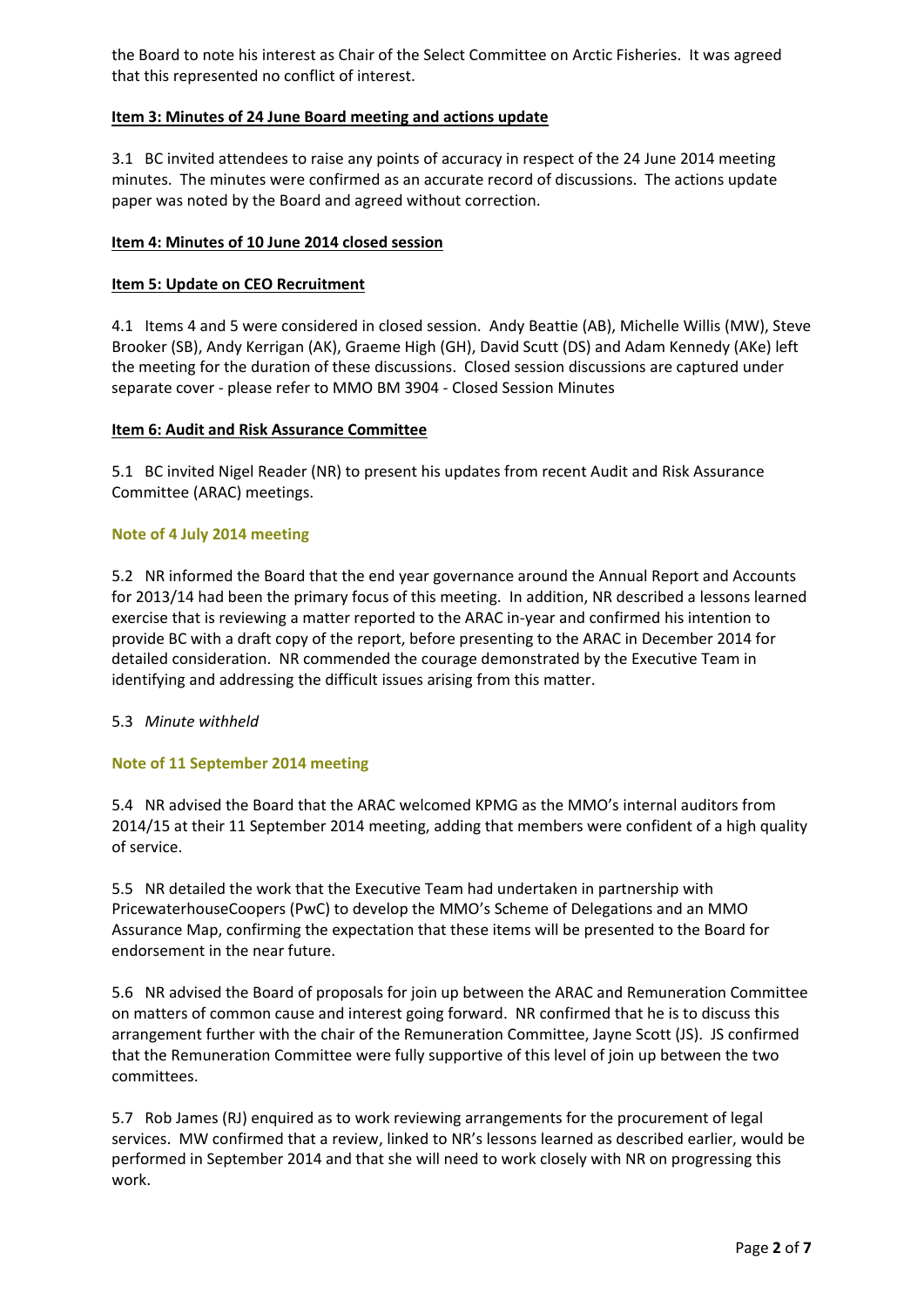5.8 RT queried a previously raised issue in respect of protecting staff from offers of bribery. NR confirmed that there is an item on the 9 December 2014 ARAC agenda to consider this issue further.

5.9 NR advised the Board of revisions made to the ARAC Terms of Reference (ToR) and sought approval for these. The Board agreed the revised ARAC ToR.

### **Item 7: 15/16 budget options**

6.1 AB provided the Board with a background to this item, describing a recent Defra request to submit proposals for 5/10/15% budget cut scenarios. AB confirmed that this exercise has prompted the Executive Team to undertake a review of the MMO's Service Level Agreement (SLA) to consider if and how the standard of functions may be maintained.

6.2 AB invited MW to drill down into some of the detail relating to the 15/16 budget options. MW recounted the journey to date and detailed the options proposed for meeting the 5/10/15% budget scenarios. JS recommended that a risk matrix is developed to run in parallel with options development to ensure clarity around service impacts. The Board continued to discuss budget options in detail, including discussion as to the availability of funds under the European Maritime and Fisheries Fund (EMFF) for technical assistance, which could be legitimately drawn‐down. AB and MW thanked the Board for the steer given in respect of the budget options.

### **Item 8: Response to staff survey results**

7.1 Due to time constraints, the Board agreed that item 8 be deferred, noting that the Remuneration Committee will discuss on the 8 October 2014. This item will now be considered by the Board at the 11‐12 November 2014 Board meeting.

### **Item 9: Falmouth deep‐dive**

8.1 SB introduced this item, describing the history of this case and the original licence application in respect of Port of Falmouth Development Initiative (PFDI). *Minute withheld* BC closed this item, thanking AK for his excellent presentation.

### **Item 10: close of meeting**

9.1 BC thanked all attendees for their participation, confirming that the Board will reconvene the following morning, before closing the meeting formally. The Board noted that Nigel Reader would not be able to attend the reconvened meeting tomorrow due to a prior commitment.

### **24 September 2014**

### **Item 11: Strategic review: timeline for 15‐18 Corporate Plan**

10.1 BC invited AB to present an item on the Strategic Review: timeline for 15-18 Corporate Plan. AB referenced a previous Board session to consider the MMO vision and mission and described how things had since moved on following a request from Defra to present proposals for future 5/10/15% budget cut scenarios.

10.2 AB advised members of plans to develop this work including "Have Your Say" workshops for all staff, a review of the SLA and the staff conference to build on the strategic review.

10.3 In considering the timeline for Corporate Plan development, AB advised the Board that due to a clash with a December Council meeting, the timeline had be pushed back to ensure the full level of consideration by Defra. AB sought assurance that the Board were content to view the first draft of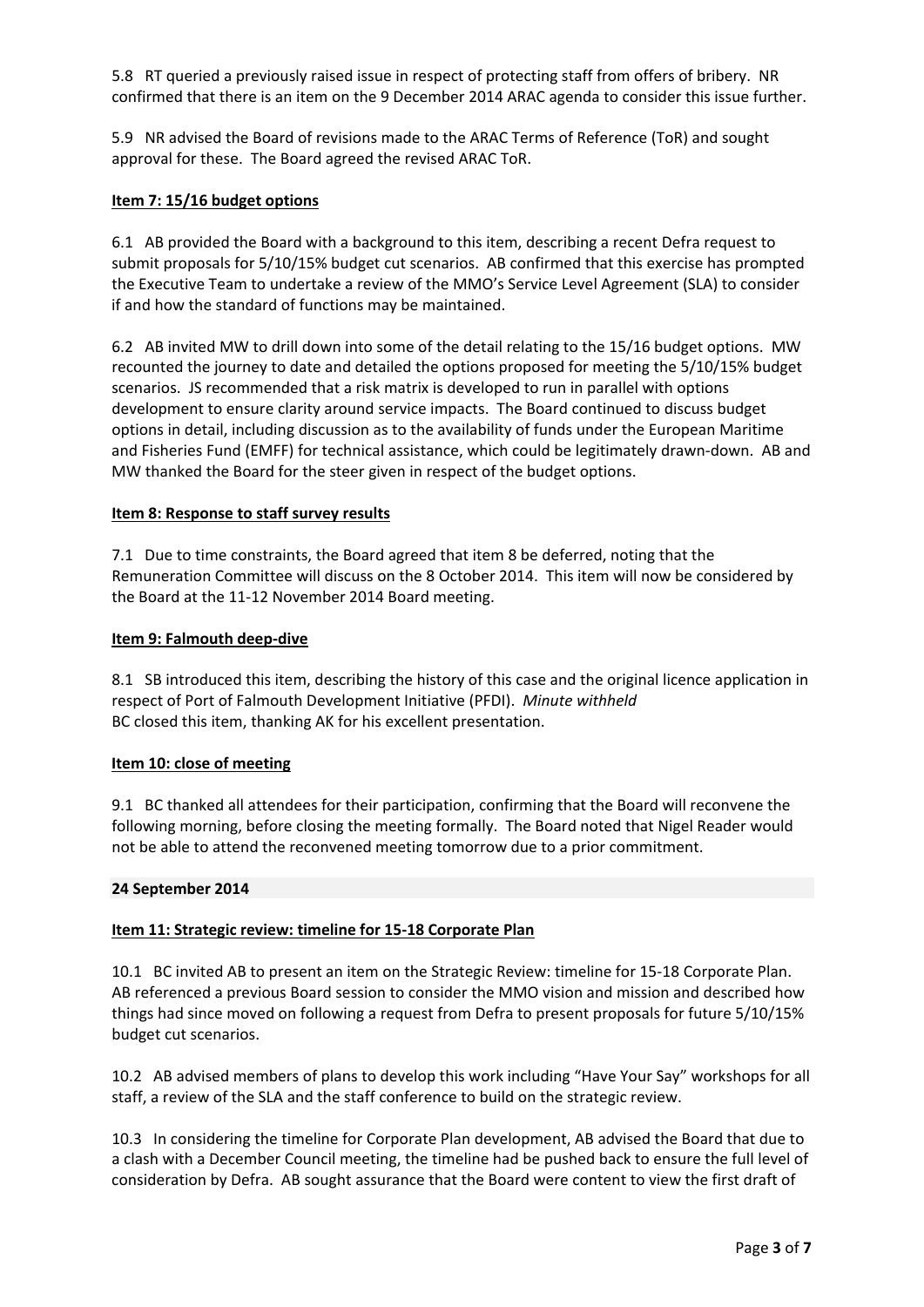the Corporate Plan in January 2015, with sign off by correspondence in March 2015. The Board agreed this approach, with the caveat that they would be sighted on changes resulting from Defra input in early 2015.

**Action 32/01:** Board to be sighted on changes to the draft Corporate Plan following feedback from Defra. Revised draft to be circulated in early 2015

10.4 The Board further discussed the timetable for Corporate Plan development and the SLA review. BC posed the question of feasibility of the proposed timeline to the Board. Members felt it was feasible, but added the need for a clear indication of what is happening to be provided to the Board.

10.5 JS referenced the Short Life Working Parties (SLWP) and suggested that these should continue to play an important part. AB pointed to the crossover themes between the SLWP and work on the 2020 vision, suggesting that consideration was needed as to the relevance of the current SLWPs and proposed bringing this back to the 11‐12 November Board meeting, together with updates from the SLA review and Sponsorship meeting. The Board agreed to receive an update in November and approved the timetable for Corporate Plan development.

**Action 32/02:** An update on the SLA review, sponsorship session and SWLPs to be added to the 11‐ 12 November 2014 meeting agenda

# **Item 12: Update on review of the MMO's fisheries data processes and practices**

11.1 MW presented the Board with a high level overview of this complex area of work, detailing the current structure and associated risks. MW continued by describing the project ongoing to simplify the processes and detailed proposals for rationalising the systems. JS highlighted a significant risk around ensuring clarity in scoping requirements from the outset, suggesting securing the right external specialist advice would be crucial to this. Members added a view that the current timeline appeared ambitious and felt that this issue could be further considered by an oversight group or Board workshop session.

11.2 JL queried a disaster recovery plan and requested that the Board receives assurance that this was in place. AB confirmed to provide this and welcomed further opportunity for Board oversight on this matter, suggesting that an SLWP may be appropriate platform for these issues. Board members agreed, but that the oversight group needs to be implemented at the earliest opportunity.

**Action 32/03:** AB to provide assurance to the Board around disaster recovery plan

11.3 In summary, BC proposed that the Executive Team bring this matter back to the November Board meeting, with a realistic timetable and a solution for the appropriate forum for Board oversight and steering.

**Action 32/04:** Item to consider revised timetable and forum for Board oversight to feature at the 11‐ 12 November Board meeting

### **Item 13: Choice of marine laboratories for MMO customers**

12.1 SB introduced a paper to consider the choice of marine laboratories currently available to MMO customers, detailing the recent work performed in improving the level of choice. SB advised the Board however, that because numbers are comparatively small, the MMO has not been approached by private laboratories to request their credentials are validated.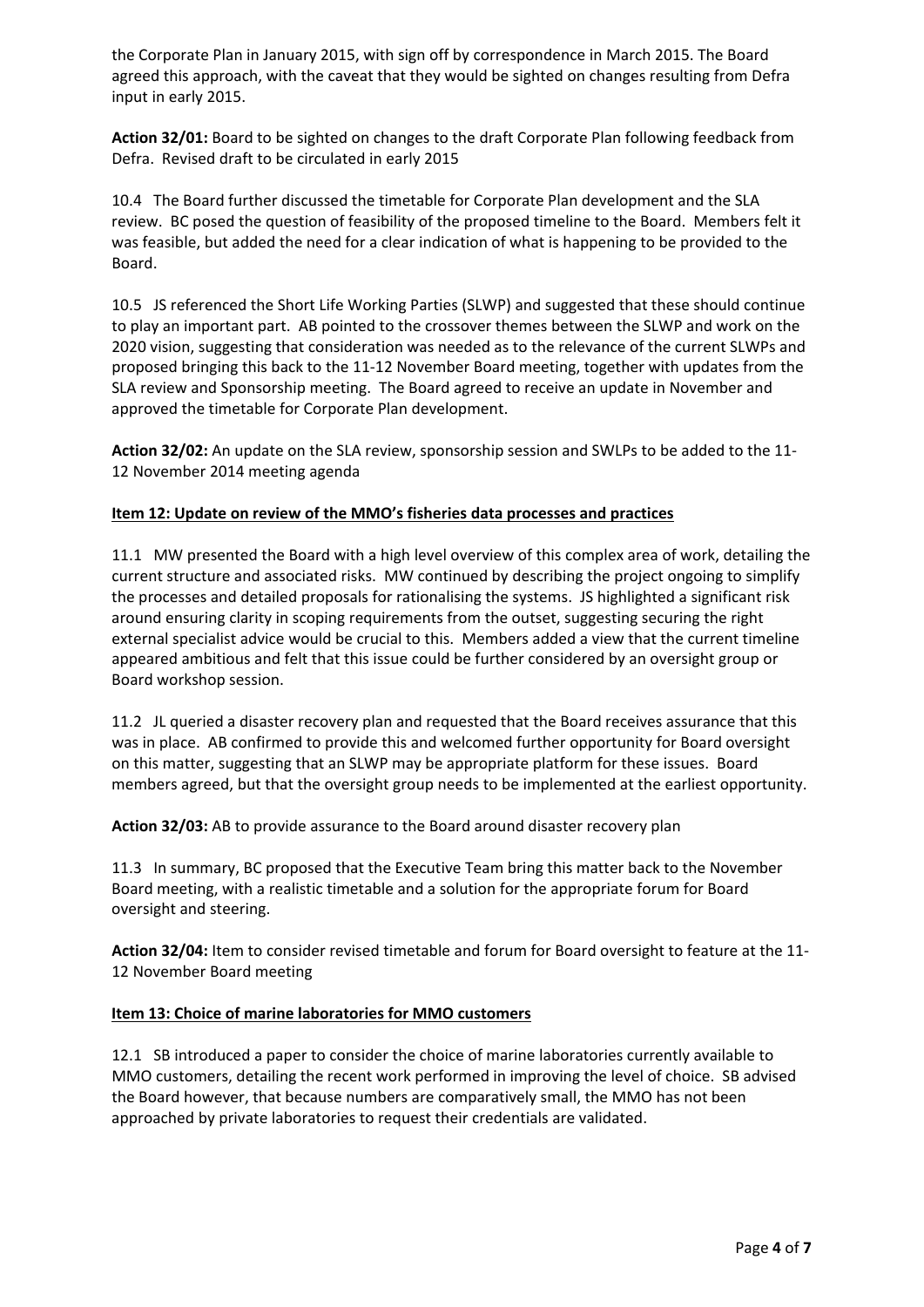12.2 RT enquired whether there were any other areas within the MMO's remit where policy in respect of laboratories represented a lack of choice for customers. SB agreed to take this point away and clarify the position.

**Action 32/05:** SB to investigate areas where laboratory choice for customers could be improved.

## **Item 14: Options for alteration of service from Cefas**

## 13.1 *Minute withheld*

### **Item 15: MMO Management Reports**

#### **CEO Report**

14.1 The CEO Report was discussed under closed session and SB, MW, AK, DS, GH and AKe left the meeting. Closed session discussions are captured under separate cover ‐ please refer to MMO BM 3904 ‐ Closed Session Minutes.

### **Health, Safety and Wellbeing Report**

14.2 AB introduced the Health, Safety and Wellbeing Report noting the key message as being the commissioning of an audit of policies and procedures, linked to the provision of health and safety. AB described plans for workshops to enable the business to learn best practice from industry and the commission of a risk assessment of high‐risk activities within the MMO.

14.3 BC closed the item, confirming that the Health, Safety and Wellbeing report had been formally noted by the Board.

#### **Directorate Reports**

### *Operations Directorate*

14.4 AB invited SB to discuss the highlights within the Operations Directorate Report, including updates on Electronic Recoding Systems and issues surrounding Data Entry and Accuracy. SB invited questions from the Board. None were signalled.

### *Marine Development Directorate*

14.5 SB presented the Marine Development Report, highlighting a considerable reputational risk regarding capacity in respect of a major infrastructure project. The Board agreed that the MMO needs to consider options to ensure that we are sufficiently resourced to perform this work effectively. BC thanked SB for his update.

### *Chief Finance Officer*

14.6 MW presented the Chief Finance Officer Report and asked that the Board note two key variants year to date, relating to staff recruitment and an increased proportion of staff exiting the organisation. In relation to the latter, JS suggested close monitoring to ensure that this is not indicative of a long-term issue. AB confirmed that this would be addressed in a proportionate way.

14.7 MW raised the matter of income, advising the Board that variance in year was down as a result of navigational dredging, but gave assurances that a view would be taken on this over mid‐year and that the ARAC would receive more information on income at their 9 December 2014 meeting. BC thanked MW and confirmed that the Board had formally noted the Chief Finance Officer report.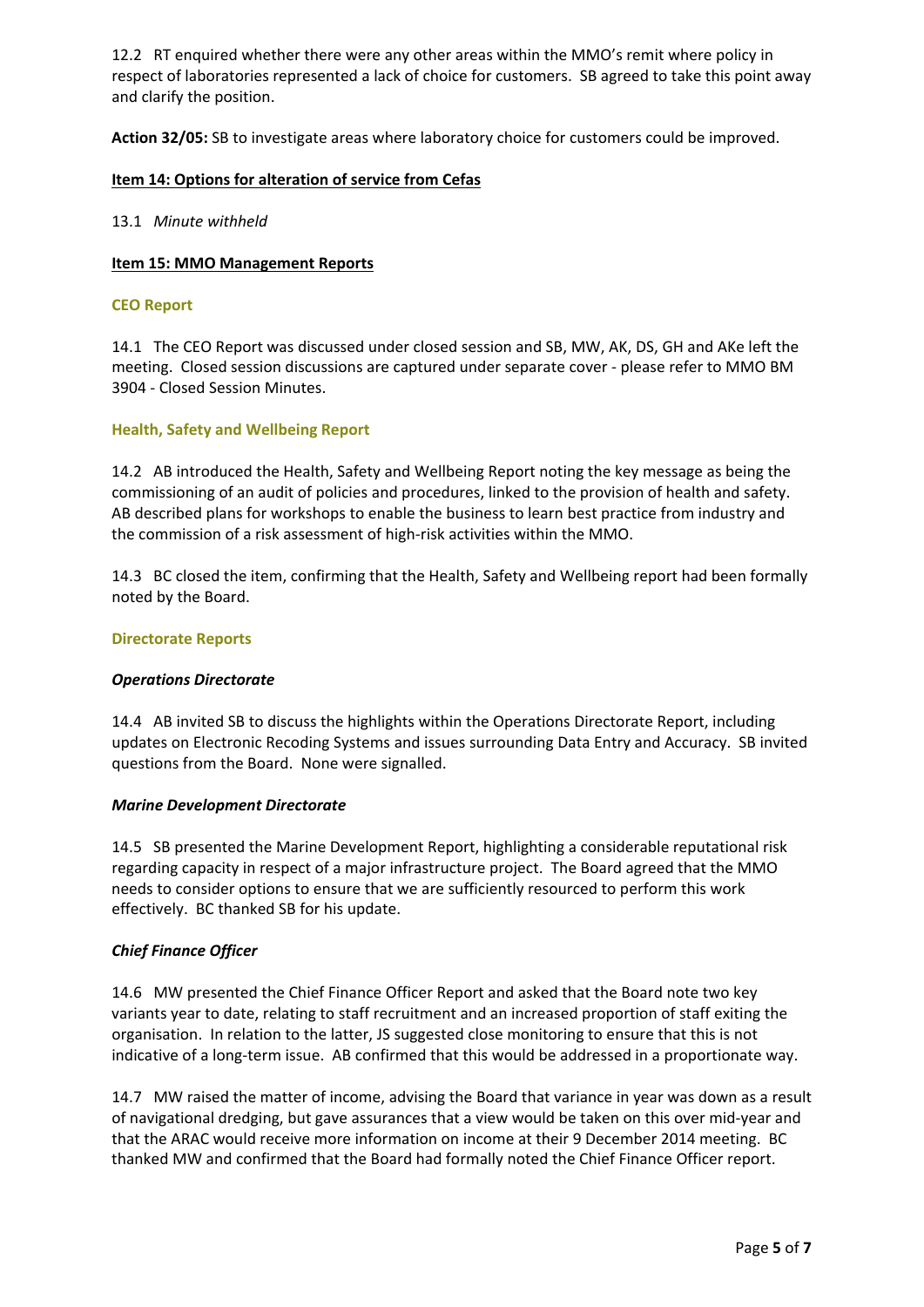#### **Performance Report to August 2014**

14.8 AB introduced a report detailing the performance position as at end August 2014.

14.9 In reference to SO1, SB confirmed that a prioritisation exercise on the Licensing Team to protect against reputational risk is underway. SB also gave assurances as to the missed measure in respect of the Planning Act, confirming that a watching brief was being kept and that this was not a concern.

14.10 AB advised members that SO2's Amber/Red status reflected the systems issues backdrop, rather than concerns over any specific measures. AB confirmed that effort would be made to reflect these issues within the wording of measures in next year's plan.

14.11 In respect of SO3, MW detailed issues surrounding EFF claims and described the work taking place to prioritise these, adding that the poor quality of many claims received was still negatively impacting performance across the team.

14.12 AB confirmed that the timetable for a transparency audit had now been agreed for December 2014, which will ensure that this at risk SO4 measure is achieved in the reporting year.

14.13 In reference to the Green status awarded to SO5, AB suggested that measures related to the staff survey may slip to an Amber rating, though an action plan in response to the staff survey is expected to bring these back on track.

14.14 AB identified duplication with regards to the Corporate Risk Register and confirmed that the Executive Team will work to tidy this. JR referenced the MMO BM 3815 ‐ Board and Committee Forward Look and noted that the Risk Register does not feature at upcoming meetings. AB confirmed that an item to consider the Corporate Risk Register will return to the Board on 11‐12 November 2014.

**Action 32/06:** Forward Look to be updated to reflect a Corporate Risk Register item on the 11‐12 November meeting agenda

14.15 BC confirmed that the Board formally noted the Performance Report up to August 2014 and thanked the Executive Team, but recommended caution not to underestimate the small number of missed measures.

#### **Item 16: Board and Committee Forward Look**

15.1 The Board formally noted the Board and Committee Forward Look.

#### **Item 17: Next meeting: 11/12 November 2014**

16.1 BC confirmed the location for the next Board meeting on 11‐12 November 2014 as Liverpool. Darren Sanders (DSa) advised that he was working with the Executive Team to finalise arrangements and would update the Board in the near future. AB noted the positive feedback that the Executive Team had received from the stakeholder reception and advised that consideration would be given to repeating this in Liverpool.

#### **Item 18: Any other business**

17.1 No items of AOB were discussed.

### **Item: 19 Working with the IFCAs and FLAGs**